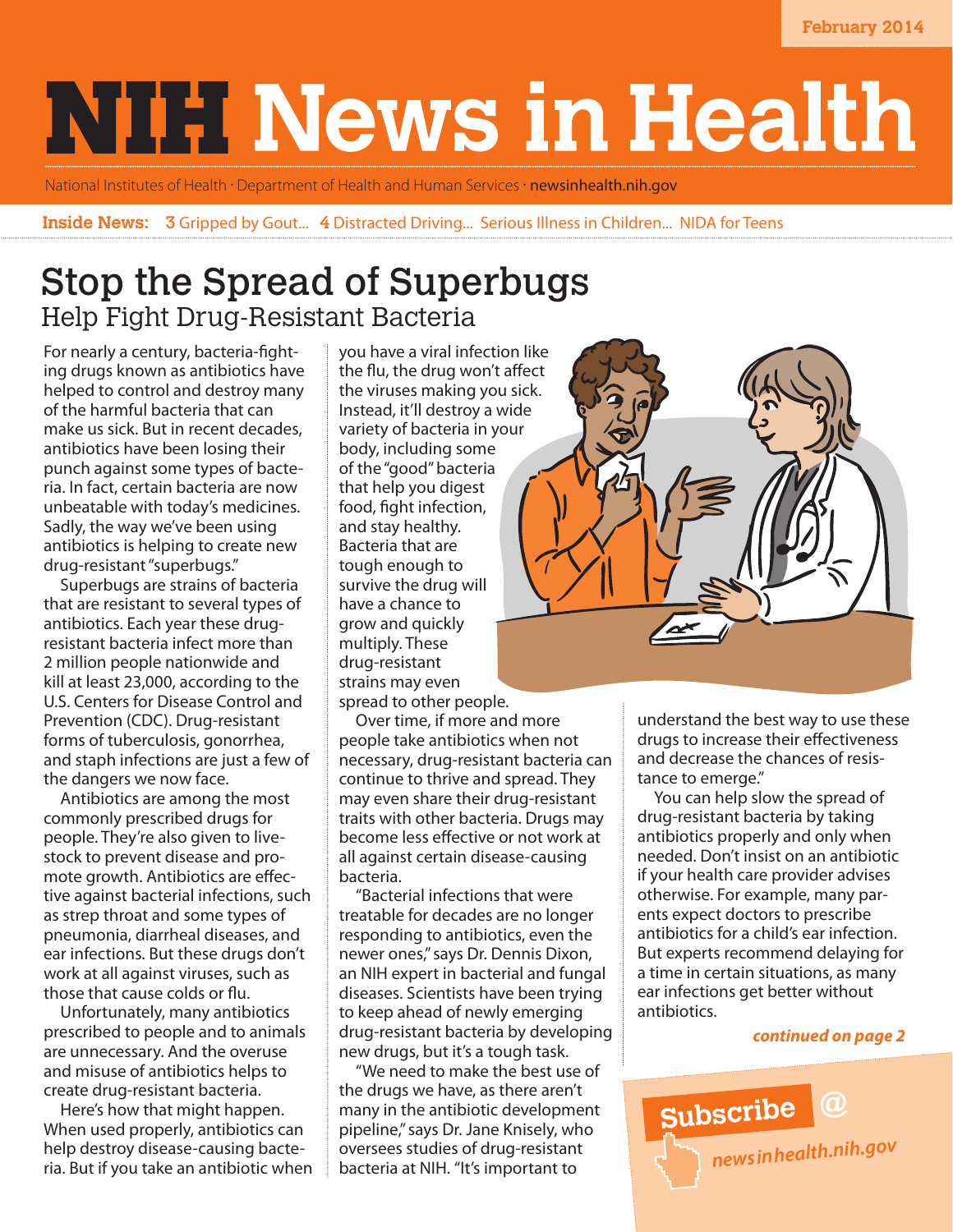### *continued from page 1*

NIH researchers have been looking at whether antibiotics are effective for treating certain conditions in the first place. One recent study showed that antibiotics may be less effective than previously thought for treating a common type of sinus infection. This kind of research can help prevent the misuse and overuse of antibiotics.

"Treating infections with antibiotics is something we want to preserve for generations to come, so we shouldn't misuse them," says Dr. Julie Segre, a senior investigator at NIH.

. . . . . . . . . . . . .

(QQ)

### **Wise Choices** Blocking Harmful Bacteria

- $\blacksquare$  Wash your hands often with soap and water, or use an alcohol-based hand sanitizer.
- $\blacksquare$  If you're sick, make sure your doctor has a clear understanding of your symptoms. Discuss whether an antibiotic or a different type of treatment is appropriate for your illness.
- $\blacksquare$  If antibiotics are needed, take the full course exactly as directed. Don't save the medicine for a future illness, and don't share with others.
- $\blacksquare$  Maintain a healthy lifestyle including proper diet, exercise, and good hygiene—to help prevent illness, thereby helping to prevent the overuse or misuse of medications.

In the past, some of the most dangerous superbugs have been confined to health care settings. That's because people who are sick or in a weakened state are more susceptible to picking up infections. But superbug infections aren't limited to hospitals. Some strains are out in the community and anyone, even healthy people, can become infected.

One common superbug increasingly seen outside hospitals is methicillin-resistant *Staphylococcus aureus* (MRSA). These bacteria don't respond to methicillin and related antibiotics. MRSA can cause skin infections and, in more serious cases, pneumonia or bloodstream infections.

A MRSA skin infection can appear as one or more pimples or boils that are swollen, painful, or hot to the touch. The infection can spread through even a tiny cut or scrape that comes into contact with these bacteria. Many people recover from MRSA infections, but some cases can be lifethreatening. The CDC estimates that more than 80,000 aggressive MRSA infections and 11,000 related deaths occur each year in the United States.

When antibiotics are needed, doctors usually prescribe a mild one before trying something more aggressive like vancomycin. Such newer antibiotics can be more toxic and more expensive than older ones.

Eventually, bacteria will develop resistance to even the new drugs. In recent years, some superbugs, such as vancomycin-resistant *Enterococci* bacteria, remain unaffected by even this antibiotic of last resort.

### **NIH News in Health (ISSN 1556-3898)**

#### **National Institutes of Health**

Office of Communications & Public Liaison Building 31, Room 5B64 Bethesda, MD 20892-2094 nihnewsinhealth@od.nih.gov Tel: 301-435-7489

**Attention Editors** Reprint our articles and illustrations in your own publication. Our material is not copyrighted. Please acknowledge *NIH News in Health* as the source and send us a copy.

**Managing Editor** Harrison Wein, Ph.D. **Editor** Vicki Contie

**Contributors** Vicki Contie, Alan Defibaugh (illustrations), Dana Steinberg, and Harrison Wein

### **newsinhealth.nih.gov**

For more health information from NIH, visit http://health.nih.gov



For more about antibiotic resistance, click the "Links" tab at:

http://newsinhealth.nih.gov/issue/Feb2014/Feature1

"We rely on antibiotics to deliver modern health care," Segre says. But with the rise of drug-resistant bacteria, "we're running out of new antibiotics to treat bacterial infections," and some of the more potent ones aren't working as well.

Ideally, doctors would be able to quickly identify the right antibiotic to treat a particular infection. But labs need days or even weeks to test and identify the bacteria strain. Until the lab results come in, antibiotic treatment is often an educated guess.

"We need to know how to treat for a favorable outcome, but knowledge about the infection can be several days away," explains Dr. Vance Fowler, an infectious disease expert at Duke University School of Medicine.

Fowler says faster diagnostic testing offers one of the best hopes for treating infectious diseases. Technology is catching up, he says, and new research in this area looks promising.

Genetic studies by NIH-supported researchers such as Segre and Fowler are also helping us understand the unique characteristics of antibioticresistant bacteria. Their findings could point the way to innovative new treatments.

While scientists search for ways to beat back these stubborn bacteria, you can help by preventing the spread of germs so we depend less on antibiotics in the first place.

The best way to prevent bacterial infections is by washing your hands frequently with soap and water. It's also a good idea not to share personal items such as towels or

razors. And use antibiotics only as directed. We can all do our part to fight drug-resistant  $b$ acteria.  $\blacksquare$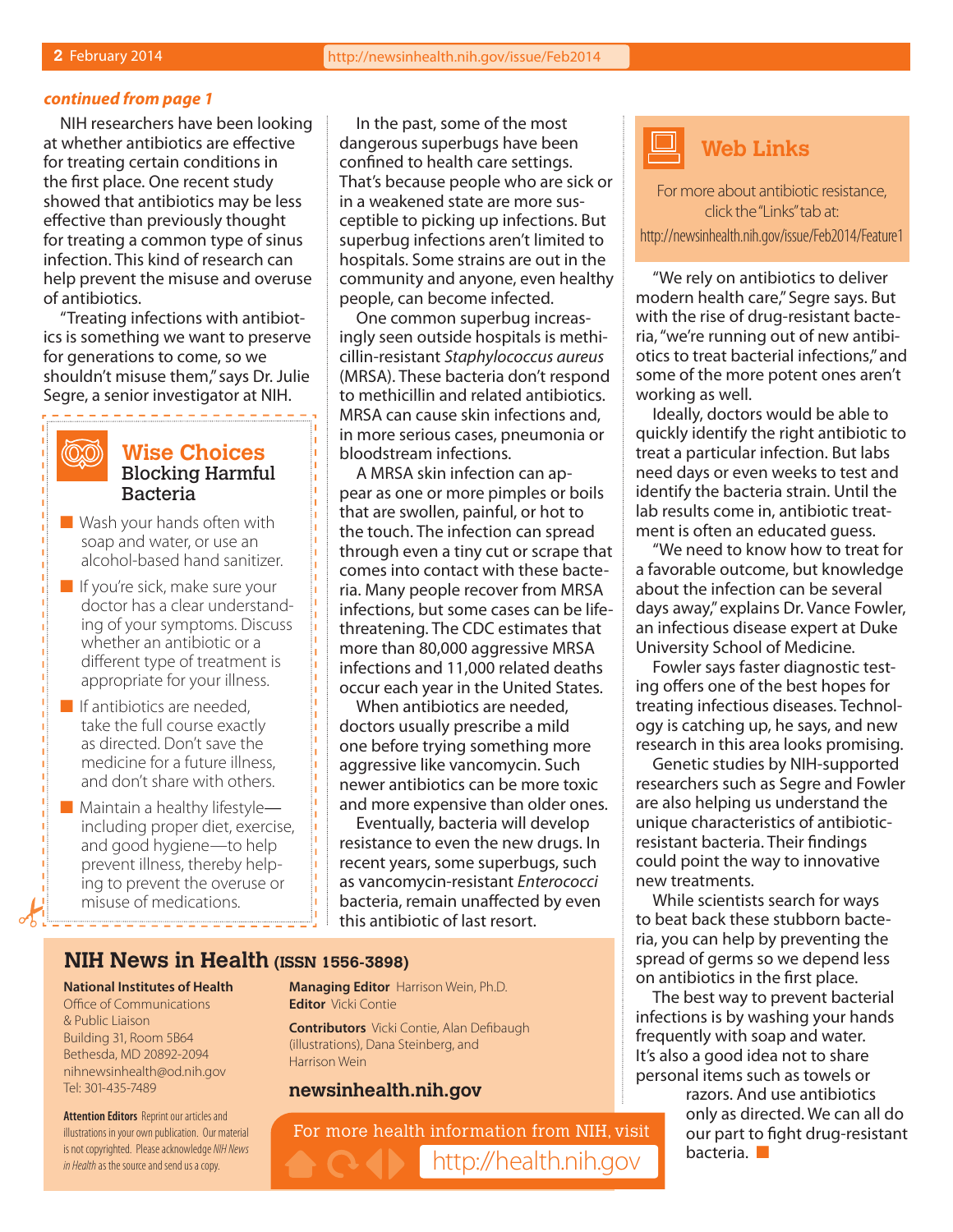# Gripped by Gout Avoiding the Ache and Agony

Sudden, painful swelling at the base of the big toe is often the first warning sign of gout. It can affect other joints as well. Without treatment, gout can lead to severe joint damage and make it hard for you to move. The good news is, most types of gout are treatable, especially if caught early.

About 4% of adults in the U.S. have been diagnosed with gout. It's a form of arthritis—in fact, the 2nd most common form after osteoarthritis. And it's a growing problem.

"The prevalence of gout more than doubled nationwide between the 1960s and 1990s, and the increases have continued into the 1990s and 2000s," says Dr. Hyon Choi, a physician who studies gout at Boston University School of Medicine.

Experts suspect that climbing rates of obesity and high blood pressure are partly to blame for the rise in gout. Gout has also been linked

-------

#### **QO Wise Choices** If You Have Gout

To ease or prevent gout attacks:

- $\blacksquare$  Eat a heart-healthy diet. Avoid foods that are high in purines (such as liver, dried beans and peas, gravy, and anchovies).
- $\blacksquare$  Avoid high-fructose corn syrup-sweetened beverages and foods.
- $\blacksquare$  Drink plenty of water, and limit alcohol.
- $\blacksquare$  Exercise regularly and maintain a healthy weight.
- $\blacksquare$  If you're overweight, ask your doctor how to lose weight safely. Fast or extreme weight loss can raise uric acid levels.
- $\blacksquare$  Tell your health care provider about all the medicines and vitamins you take.
- $\blacksquare$  Take prescribed medicines as directed.

to other medical conditions, such as kidney problems, diabetes, and heart disease.

Gout is caused by tiny needle-like crystals that build up in the joints, leading to sudden **inflammation** and intense pain. The crystals are made of uric acid, a substance that normally dissolves in the blood and passes out of the body in urine. But in people with gout, high blood levels of uric acid allow crystals to form in the joints and sometimes in the kidneys, where they create kidney stones.

Uric acid comes from the breakdown of substances called purines. Purines are naturally found in your body's tissues and in many foods. Eating purine-rich foods—such as organ meats, mussels, and mushrooms—can bring on or worsen a gout attack. Alcohol or stress can also trigger an episode.

Gout symptoms usually arise at night. It normally affects one joint at a time, often in the feet, hands, elbows, or knees.

"Gout primarily affects men who are middle aged or older," Choi says. "Postmenopausal women are at risk too, especially if they are obese or have high blood pressure or unhealthy dietary habits, such as drinking large amounts of alcohol or sugary soda."

The risk also rises if you have a family member with gout or if you take certain medicines, such as water pills (diuretics) or low-dose aspirin.

Early gout attacks tend to fade within a week. It may be months or even years before the next attack hits. But over time, gout may appear more often and last longer if left untreated.

Most people with gout can control their symptoms through lifestyle

# **Definitions**

### Inflammation

Swelling and redness caused by the body's protective response to injury.



changes and medications. Nonsteroidal anti-inflammatory drugs (NSAIDs) can ease the swelling and pain of sudden attacks. Oral or injected steroids and a drug called colchicine can also help.

If frequent gout attacks become a problem, doctors may prescribe uric acid-lowering medicines. But once begun, these drugs often must be taken long term.

"If it's left untreated, gout can eventually lead to damage and deformity of the joints—a condition called chronic gout," says Choi. "In general, chronic gout arises only after many years of suffering."

If you have repeated attacks of pain and swelling in your joints, talk to a health care provider. "If you have gout, the earlier you're diagnosed and treated—along with making healthy lifestyle changes—the better off you'll be," says Choi.  $\blacksquare$ 



For more information about gout, click the "Links" tab at:

http://newsinhealth.nih.gov/issue/Feb2014/Feature2